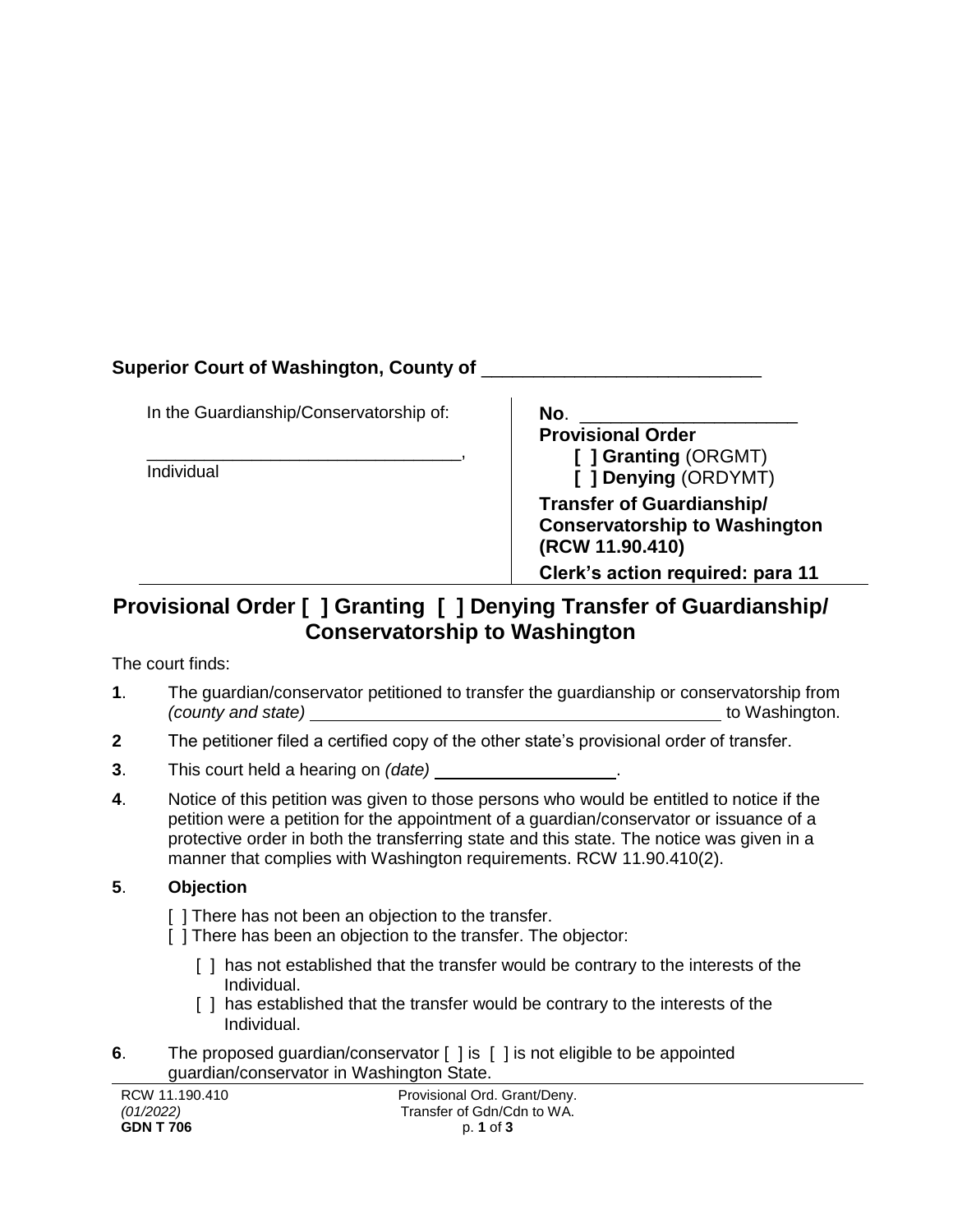- **7**. The proposed quardian/conservator [ ] has [ ] has not filed proof of successful completion of Washington's lay guardian training program.
- **8**. This court recognizes the guardianship/conservatorship order from the other state.
- **9**. This court recognizes the determination of the incapacitated or protected person's incapacity and the appointment of the guardian or conservator. RCW 11.90.410.

#### **The Court Orders:**

**10**. The motion is:

[ ] **Denied:** The petition to transfer the guardianship/conservatorship is **denied**. This order does not affect the ability of the guardian/conservator to seek appointment as guardian/conservator in this state if this court has jurisdiction to make an appointment other than by reason of the provisional order of transfer.

[ ] **Granted:** The petition to transfer the guardianship/conservatorship is **provisionally granted**. The petitioner shall seek a final order to transfer the guardianship/ conservatorship from the other state. Not later than 90 days after issuance of a final order accepting transfer of a guardianship or conservatorship in Washington, the court shall determine whether the guardianship/conservatorship needs to be modified to conform to Washington law.

#### **11**. **Provisional Letters:**

- [ ] The court clerk shall issue provisional letters of guardianship:
	- [ ] Full [ ] Limited guardian
	- [ ] Full [ ] Limited conservator

valid until *(date)* to *(name)* to *(name)* 

upon the filing of an oath, any bond required in paragraph 12, and *Designation of and Consent by In-State (Resident) Agent*, if the guardian/conservator or limited guardian/conservator resides outside the state.

[ ] *Letters of Guardianship/Conservatorship* in Washington shall not issue until the Washington Court enters a final order appointing a guardian/conservator in this state.

### **12**. **Guardian Bond and Security:**

- [ ] No bond. This is a guardianship only.
- [] Conservatorship bond is set in the amount of \$\_\_\_\_\_\_\_\_\_\_\_\_\_\_\_\_.
- [ ] Bond is waived.
- [ ] Bond shall be reviewed at review of inventory.
- [] The conservator shall have access to all accounts.
- [ ] The following accounts are blocked, and no funds may be withdrawn without a court order:

.